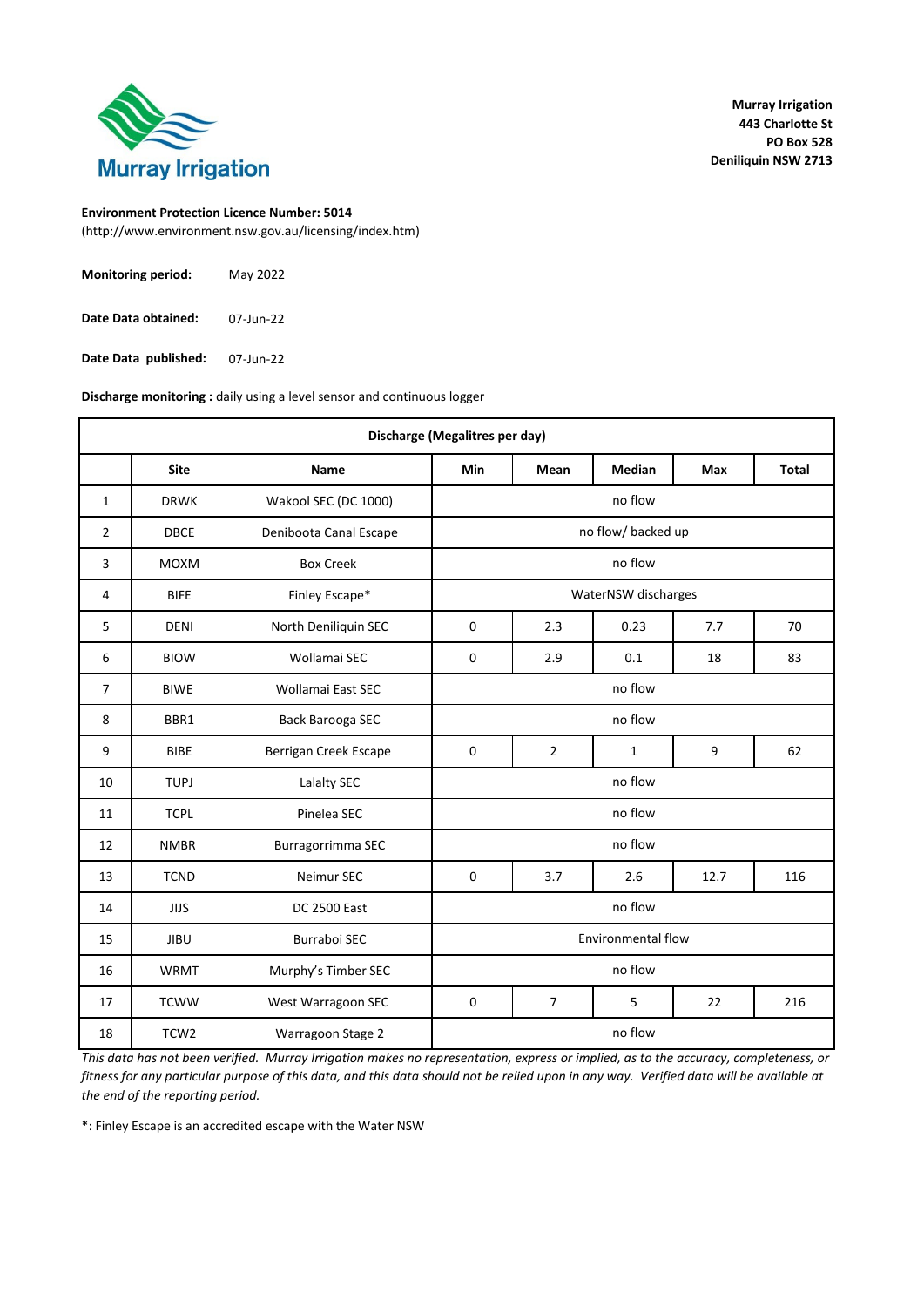

(http://www.environment.nsw.gov.au/licensing/index.htm)

| <b>Monitoring period:</b> | May 2022  |
|---------------------------|-----------|
| Date Data obtained:       | 07-Jun-22 |

07-Jun-22 **Date Data published:**

**Electrical conductivity monitoring:** continuous using electronic sensor and logger

| Electrical Conductivity (microsiemens per centimetre = $\mu$ S/cm) |                  |                        |                                  |      |               |     |  |
|--------------------------------------------------------------------|------------------|------------------------|----------------------------------|------|---------------|-----|--|
|                                                                    | <b>Site</b>      | Name                   | <b>Min</b>                       | Mean | <b>Median</b> | Max |  |
| $\mathbf{1}$                                                       | <b>DRWK</b>      | Wakool SEC (DC 1000)   |                                  |      | not required  |     |  |
| $\overline{2}$                                                     | <b>DBCE</b>      | Deniboota Canal Escape |                                  |      | not required  |     |  |
| 3                                                                  | <b>MOXM</b>      | <b>Box Creek</b>       |                                  |      | not required  |     |  |
| 4                                                                  | <b>BIFE</b>      | Finley Escape*         |                                  |      | not required  |     |  |
| 5                                                                  | <b>DENI</b>      | North Deniliquin SEC   |                                  |      | not required  |     |  |
| 6                                                                  | <b>BIOW</b>      | Wollamai SEC           | not required                     |      |               |     |  |
| 7                                                                  | <b>BIWE</b>      | Wollamai East SEC      | not required                     |      |               |     |  |
| 8                                                                  | BBR1             | Back Barooga SEC       | not required                     |      |               |     |  |
| 9                                                                  | <b>BIBE</b>      | Berrigan Creek Escape  | not required                     |      |               |     |  |
| 10                                                                 | <b>TUPJ</b>      | Lalalty SEC            |                                  |      | not required  |     |  |
| 11                                                                 | <b>TCPL</b>      | Pinelea SEC            |                                  |      | not required  |     |  |
| 12                                                                 | <b>NMBR</b>      | Burragorrimma SEC      |                                  |      | not required  |     |  |
| 13                                                                 | <b>TCND</b>      | Neimur SEC             |                                  |      | not required  |     |  |
| 14                                                                 | <b>JIJS</b>      | DC2500 East            | not required                     |      |               |     |  |
| 15                                                                 | <b>JIBU</b>      | <b>Burraboi SEC</b>    | not required                     |      |               |     |  |
| 16                                                                 | <b>WRMT</b>      | Murphy's Timber SEC    | not required                     |      |               |     |  |
| 17                                                                 | <b>TCWW</b>      | West Warragoon SEC     | $\mathsf 0$<br>378<br>598<br>747 |      |               |     |  |
| 18                                                                 | TCW <sub>2</sub> | Warragoon Stage 2      | not required                     |      |               |     |  |

*This data has not been verified. Murray Irrigation makes no representation, express or implied, as to the accuracy, completeness, or fitness for any particular purpose of this data, and this data should not be relied upon in any way. Verified data will be available at the end of the reporting period.*

\*: Finley Escape is an accredited escape with theWater NSW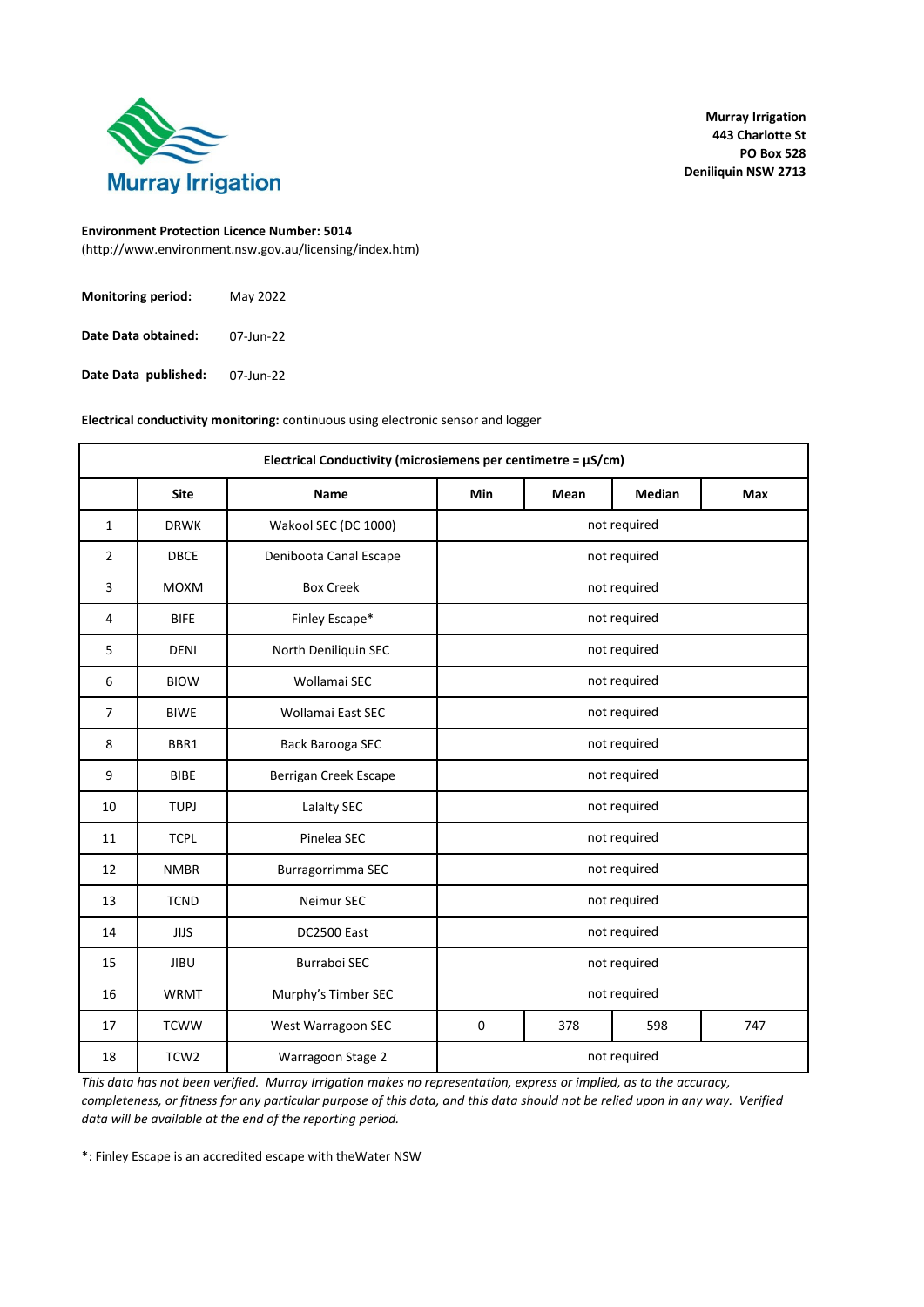

**Environment Protection Licence Number: 5014** (http://www.environment.nsw.gov.au/licensing/index.htm)

| <b>Monitoring period:</b> | May 2022  |
|---------------------------|-----------|
| Date Data published:      | 07-Jun-22 |

#### **Turbidity (all points)**

"Special Frequency 1" means the collection of samples when the mean monthly flow being discharged into the stormwater/drainage system(s) exceeds 5ML/day

| Turbidity (nephelometric turbidity units = NTU) |                  |                        |                                      |              |                  |  |  |  |  |
|-------------------------------------------------|------------------|------------------------|--------------------------------------|--------------|------------------|--|--|--|--|
|                                                 | <b>Site</b>      | Name                   | Date data<br>Sample date<br>obtained |              | <b>Turbidity</b> |  |  |  |  |
| $\mathbf{1}$                                    | <b>DRWK</b>      | Wakool SEC (DC 1000)   |                                      | not required |                  |  |  |  |  |
| $\overline{2}$                                  | <b>DBCE</b>      | Deniboota Canal Escape |                                      | not required |                  |  |  |  |  |
| 3                                               | <b>MOXM</b>      | <b>Box Creek</b>       |                                      | not required |                  |  |  |  |  |
| 4                                               | <b>BIFE</b>      | <b>Finley Escape</b>   |                                      | not required |                  |  |  |  |  |
| 5                                               | <b>DENI</b>      | North Deniliquin SEC   |                                      | not required |                  |  |  |  |  |
| 6                                               | <b>BIOW</b>      | Wollamai SEC           | not required                         |              |                  |  |  |  |  |
| $\overline{7}$                                  | <b>BIWE</b>      | Wollamai East SEC      | not required                         |              |                  |  |  |  |  |
| 8                                               | BBR1             | Back Barooga SEC       | not required                         |              |                  |  |  |  |  |
| 9                                               | <b>BIBE</b>      | Berrigan Creek Escape  | not required                         |              |                  |  |  |  |  |
| 10                                              | <b>TUPJ</b>      | Lalalty SEC            |                                      | not required |                  |  |  |  |  |
| 11                                              | <b>TCPL</b>      | Pinelea SEC            | not required                         |              |                  |  |  |  |  |
| 12                                              | <b>NMBR</b>      | Burragorrimma SEC      |                                      | not required |                  |  |  |  |  |
| 13                                              | <b>TCND</b>      | Neimur SEC             |                                      | not required |                  |  |  |  |  |
| 14                                              | <b>JIJS</b>      | <b>DC2500 East</b>     | not required                         |              |                  |  |  |  |  |
| 15                                              | <b>JIBU</b>      | <b>Burraboi SEC</b>    | not required                         |              |                  |  |  |  |  |
| 16                                              | <b>WRMT</b>      | Murphy's Timber SEC    | not required                         |              |                  |  |  |  |  |
| 17                                              | <b>TCWW</b>      | West Warragoon SEC     | 25-May-22<br>30-May-22<br>38         |              |                  |  |  |  |  |
| 18                                              | TCW <sub>2</sub> | Warragoon Stage 2      | not required                         |              |                  |  |  |  |  |

*This data has not been verified. Murray Irrigation makes no representation, express or implied, as to the accuracy, completeness, or fitness for any particular purpose of this data, and this data should not be relied upon in any way. Verified data will be available at the end of the reporting period.*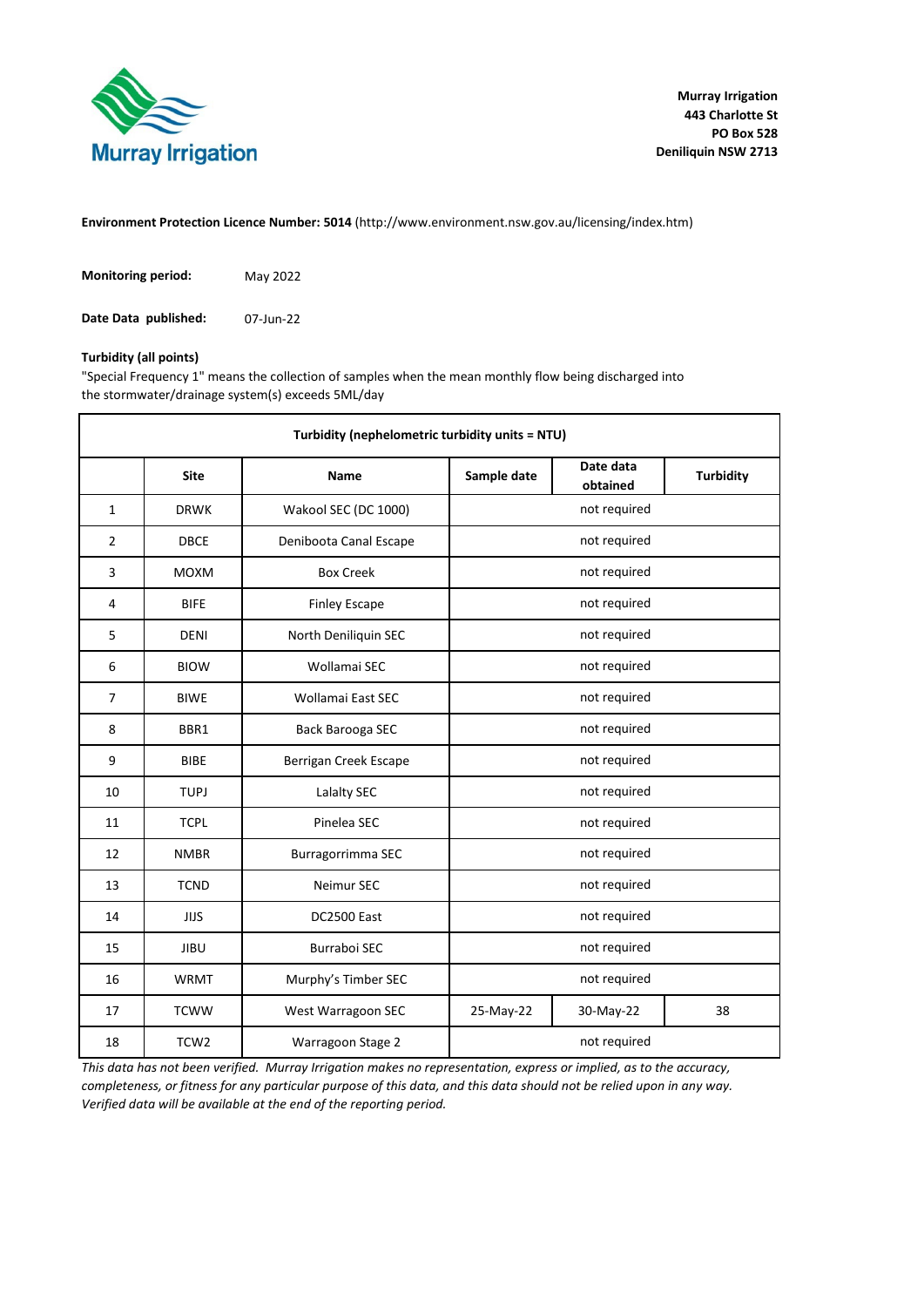

(http://www.environment.nsw.gov.au/licensing/index.htm)

| <b>Monitoring period:</b> | May 2022 |
|---------------------------|----------|
|---------------------------|----------|

07-Jun-22 **Date Data published:**

### **Total Nitrogen and Total Phosphorus monitoring (all points)**

"Special Frequency 1" means the collection of samples when the mean monthly flow being discharged into the stormwater/drainage system(s) exceeds 5ML/day

|                | Total Nitrogen and Total Phosphorus (milligrams per litre = mg/L) |                        |              |                       |                            |                       |  |  |
|----------------|-------------------------------------------------------------------|------------------------|--------------|-----------------------|----------------------------|-----------------------|--|--|
|                | <b>Site</b>                                                       | <b>Name</b>            | Sample date  | Date data<br>obtained | <b>Total</b><br>Phosphorus | <b>Total Nitrogen</b> |  |  |
| $\mathbf{1}$   | <b>DRWK</b>                                                       | Wakool SEC (DC 1000)   |              | not required          |                            |                       |  |  |
| $\overline{2}$ | <b>DBCE</b>                                                       | Deniboota Canal Escape |              | not required          |                            |                       |  |  |
| 3              | <b>MOXM</b>                                                       | <b>Box Creek</b>       |              | not required          |                            |                       |  |  |
| 4              | <b>BIFE</b>                                                       | <b>Finley Escape</b>   |              | not required          |                            |                       |  |  |
| 5              | <b>DENI</b>                                                       | North Deniliquin SEC   |              | not required          |                            |                       |  |  |
| 6              | <b>BIOW</b>                                                       | Wollamai SEC           | not required |                       |                            |                       |  |  |
| $\overline{7}$ | <b>BIWE</b>                                                       | Wollamai East SEC      | not required |                       |                            |                       |  |  |
| 8              | BBR1                                                              | Back Barooga SEC       | not required |                       |                            |                       |  |  |
| 9              | <b>BIBE</b>                                                       | Berrigan Creek Escape  | not required |                       |                            |                       |  |  |
| 10             | <b>TUPJ</b>                                                       | Lalalty SEC            |              | not required          |                            |                       |  |  |
| 11             | <b>TCPL</b>                                                       | Pinelea SEC            |              | not required          |                            |                       |  |  |
| 12             | <b>NMBR</b>                                                       | Burragorrimma SEC      |              | not required          |                            |                       |  |  |
| 13             | <b>TCND</b>                                                       | Neimur SEC             |              | not required          |                            |                       |  |  |
| 14             | <b>JIJS</b>                                                       | <b>DC2500 East</b>     |              | not required          |                            |                       |  |  |
| 15             | <b>JIBU</b>                                                       | Burraboi SEC           | not required |                       |                            |                       |  |  |
| 16             | <b>WRMT</b>                                                       | Murphy's Timber SEC    |              | not required          |                            |                       |  |  |
| 17             | <b>TCWW</b>                                                       | West Warragoon SEC     | 26-May-22    | 30-May-22             | 0.145                      | 0.6                   |  |  |
| 18             | TCW <sub>2</sub>                                                  | Warragoon Stage 2      | not required |                       |                            |                       |  |  |

*This data has not been verified. Murray Irrigation makes no representation, express or implied, as to the accuracy, completeness, or fitness for any particular purpose of this data, and this data should not be relied upon in any way. Verified data will be available at the end of the reporting period.*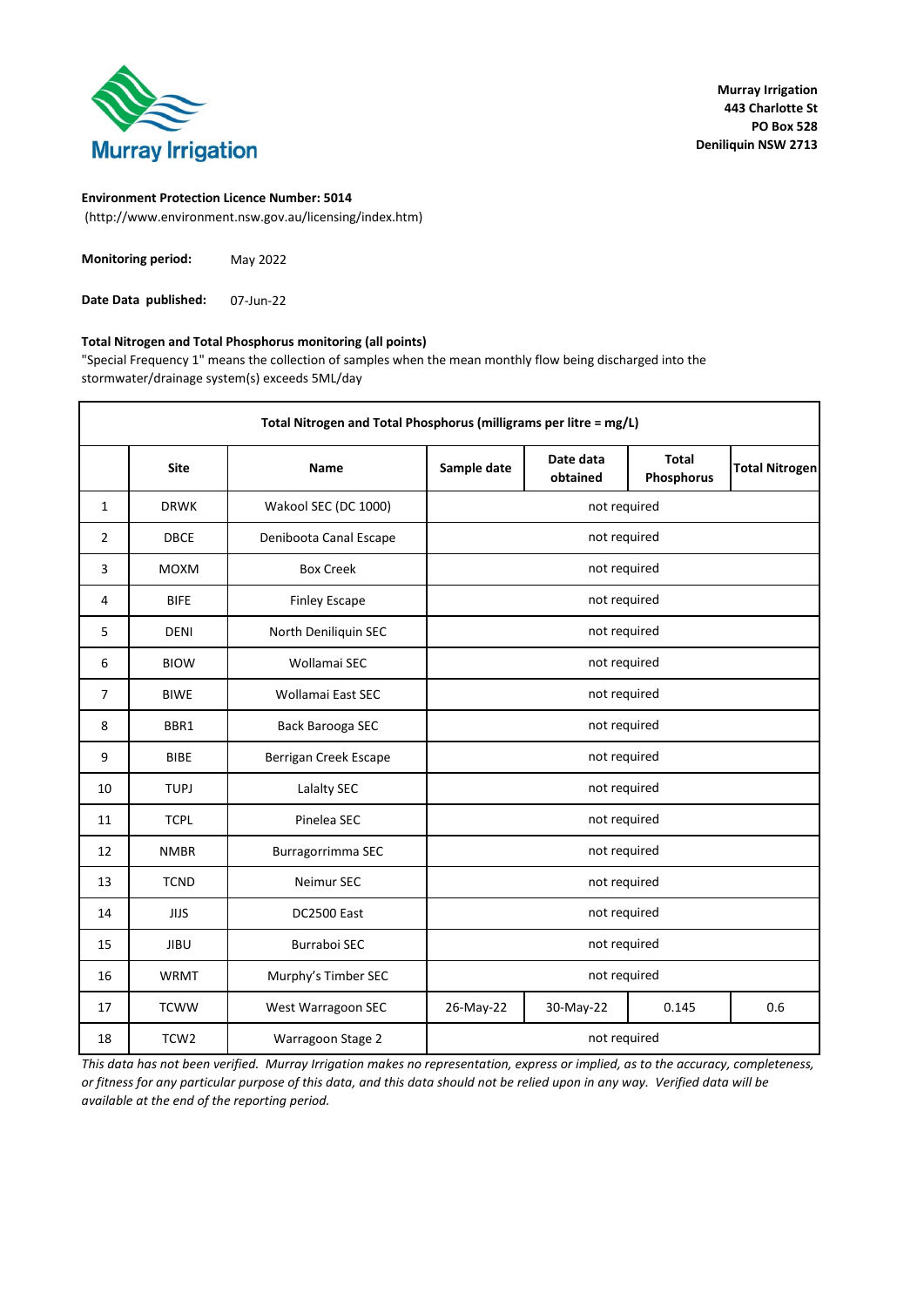

(http://www.environment.nsw.gov.au/licensing/index.htm)

**Monitoring period:** monitoring required Oct - Nov

07-Jun-22 **Date Data published:**

### **Pesticide monitoring: molinate (all points)**

"Special Frequency 2" means the collection of samples during the months of October and November as soon as reasonable practicable during discharge of flows exceeding 5ML/day, and at a minimum once per every 7 consecutive days of flows exceeding this limit

|                | Molinate (micrograms per litre = $\mu$ g/L) |                        |              |                       |  |  |  |
|----------------|---------------------------------------------|------------------------|--------------|-----------------------|--|--|--|
|                | <b>Site</b>                                 | <b>Name</b>            | Sample date  | Date data<br>obtained |  |  |  |
| $\mathbf{1}$   | <b>DRWK</b>                                 | Wakool SEC (DC 1000)   |              | not required          |  |  |  |
| $\overline{2}$ | <b>DBCE</b>                                 | Deniboota Canal Escape |              | not required          |  |  |  |
| 3              | <b>MOXM</b>                                 | <b>Box Creek</b>       |              | not required          |  |  |  |
| $\overline{4}$ | <b>BIFE</b>                                 | <b>Finley Escape</b>   |              | not required          |  |  |  |
| 5              | <b>DENI</b>                                 | North Deniliquin SEC   | not required |                       |  |  |  |
| 6              | <b>BIOW</b>                                 | Wollamai SEC           | not required |                       |  |  |  |
| $\overline{7}$ | <b>BIWE</b>                                 | Wollamai East SEC      |              | not required          |  |  |  |
| 8              | BBR1                                        | Back Barooga SEC       |              |                       |  |  |  |
| 9              | <b>BIBE</b>                                 | Berrigan Creek Escape  | not required |                       |  |  |  |
| 10             | <b>TUPJ</b>                                 | Lalalty SEC            |              | not required          |  |  |  |
| 11             | <b>TCPL</b>                                 | Pinelea SEC            |              | not required          |  |  |  |
| 12             | <b>NMBR</b>                                 | Burragorrimma SEC      |              | not required          |  |  |  |
| 13             | <b>TCND</b>                                 | Neimur SEC             |              | not required          |  |  |  |
| 14             | JIJS                                        | DC2500 East            |              | not required          |  |  |  |
| 15             | <b>JIBU</b>                                 | <b>Burraboi SEC</b>    | not required |                       |  |  |  |
| 16             | <b>WRMT</b>                                 | Murphy's Timber SEC    |              | not required          |  |  |  |
| 17             | <b>TCWW</b>                                 | West Warragoon SEC     |              | not required          |  |  |  |
| 18             | TCW <sub>2</sub>                            | Warragoon Stage 2      |              | not required          |  |  |  |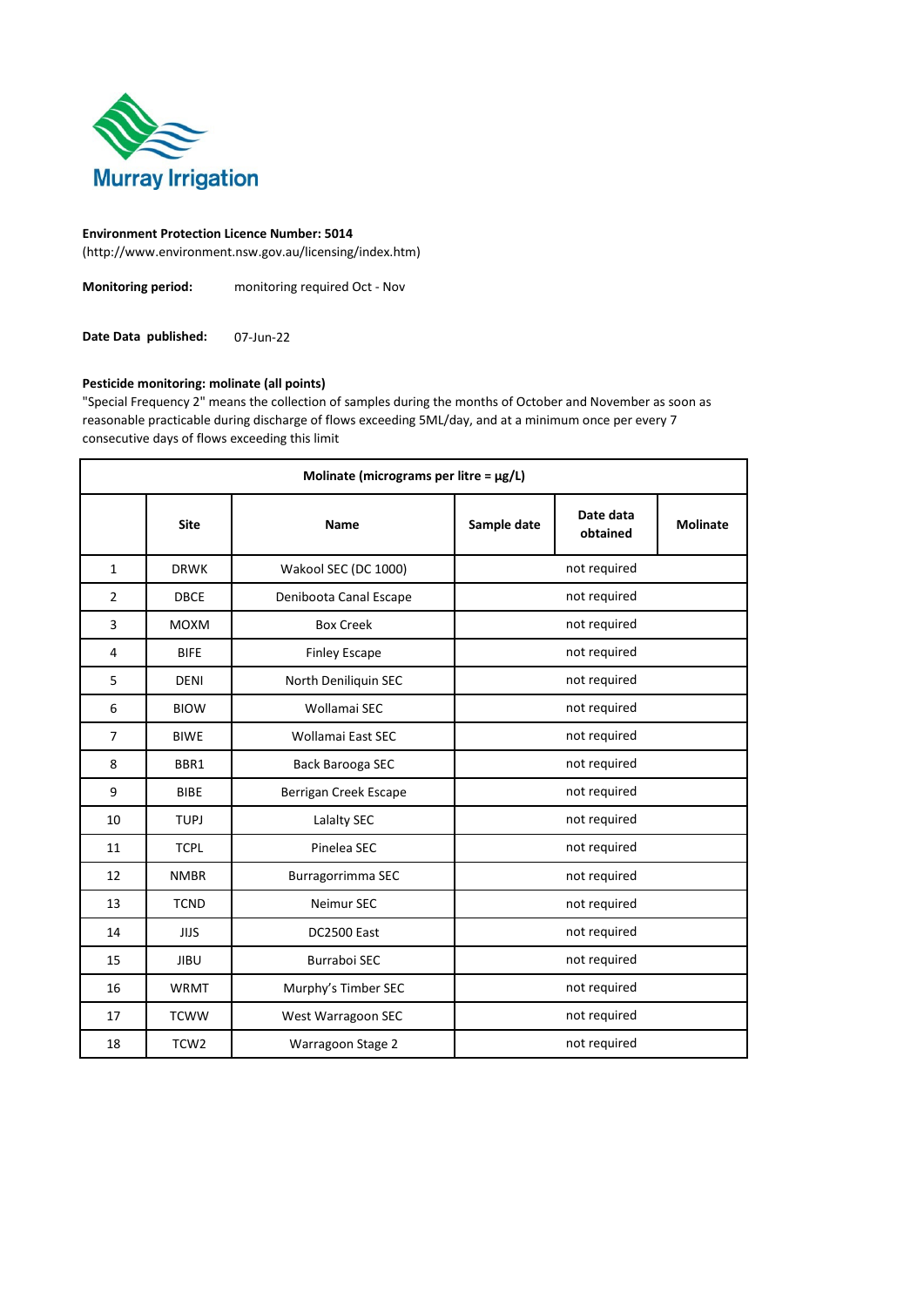

**Environment Protection Licence Number: 5014** (http://www.environment.nsw.gov.au/licensing/index.htm)

**Monitoring period:** monitoring required Oct - Nov

Date Data published: 07-Jun-22

# **Pesticide monitoring: thiobencarb (all points)**

"Special Frequency 2" means the collection of samples during the months of October and November as soon as reasonable practicable during discharge of flows exceeding 5ML/day, and at a minimum once per every 7 consecutive days of flows exceeding this limit

| Thiobencarb (micrograms per litre = $\mu$ g/L) |                  |                        |                                      |              |                    |  |  |
|------------------------------------------------|------------------|------------------------|--------------------------------------|--------------|--------------------|--|--|
|                                                | <b>Site</b>      | Name                   | Date data<br>Sample date<br>obtained |              | <b>Thiobencarb</b> |  |  |
| $\mathbf{1}$                                   | <b>DRWK</b>      | Wakool SEC (DC 1000)   |                                      | not required |                    |  |  |
| $\overline{2}$                                 | <b>DBCE</b>      | Deniboota Canal Escape |                                      | not required |                    |  |  |
| 3                                              | <b>MOXM</b>      | <b>Box Creek</b>       |                                      | not required |                    |  |  |
| 4                                              | <b>BIFE</b>      | <b>Finley Escape</b>   |                                      | not required |                    |  |  |
| 5                                              | <b>DENI</b>      | North Deniliquin SEC   | not required                         |              |                    |  |  |
| 6                                              | <b>BIOW</b>      | Wollamai SEC           | not required                         |              |                    |  |  |
| 7                                              | <b>BIWE</b>      | Wollamai East SEC      | not required                         |              |                    |  |  |
| 8                                              | BBR1             | Back Barooga SEC       | not required                         |              |                    |  |  |
| 9                                              | <b>BIBE</b>      | Berrigan Creek Escape  | not required                         |              |                    |  |  |
| 10                                             | <b>TUPJ</b>      | Lalalty SEC            |                                      | not required |                    |  |  |
| 11                                             | <b>TCPL</b>      | Pinelea SEC            |                                      | not required |                    |  |  |
| 12                                             | <b>NMBR</b>      | Burragorrimma SEC      |                                      | not required |                    |  |  |
| 13                                             | <b>TCND</b>      | Neimur SEC             |                                      | not required |                    |  |  |
| 14                                             | JIJS             | <b>DC2500 East</b>     | not required                         |              |                    |  |  |
| 15                                             | <b>JIBU</b>      | <b>Burraboi SEC</b>    |                                      | not required |                    |  |  |
| 16                                             | <b>WRMT</b>      | Murphy's Timber SEC    |                                      | not required |                    |  |  |
| 17                                             | <b>TCWW</b>      | West Warragoon SEC     | not required                         |              |                    |  |  |
| 18                                             | TCW <sub>2</sub> | Warragoon Stage 2      | not required                         |              |                    |  |  |